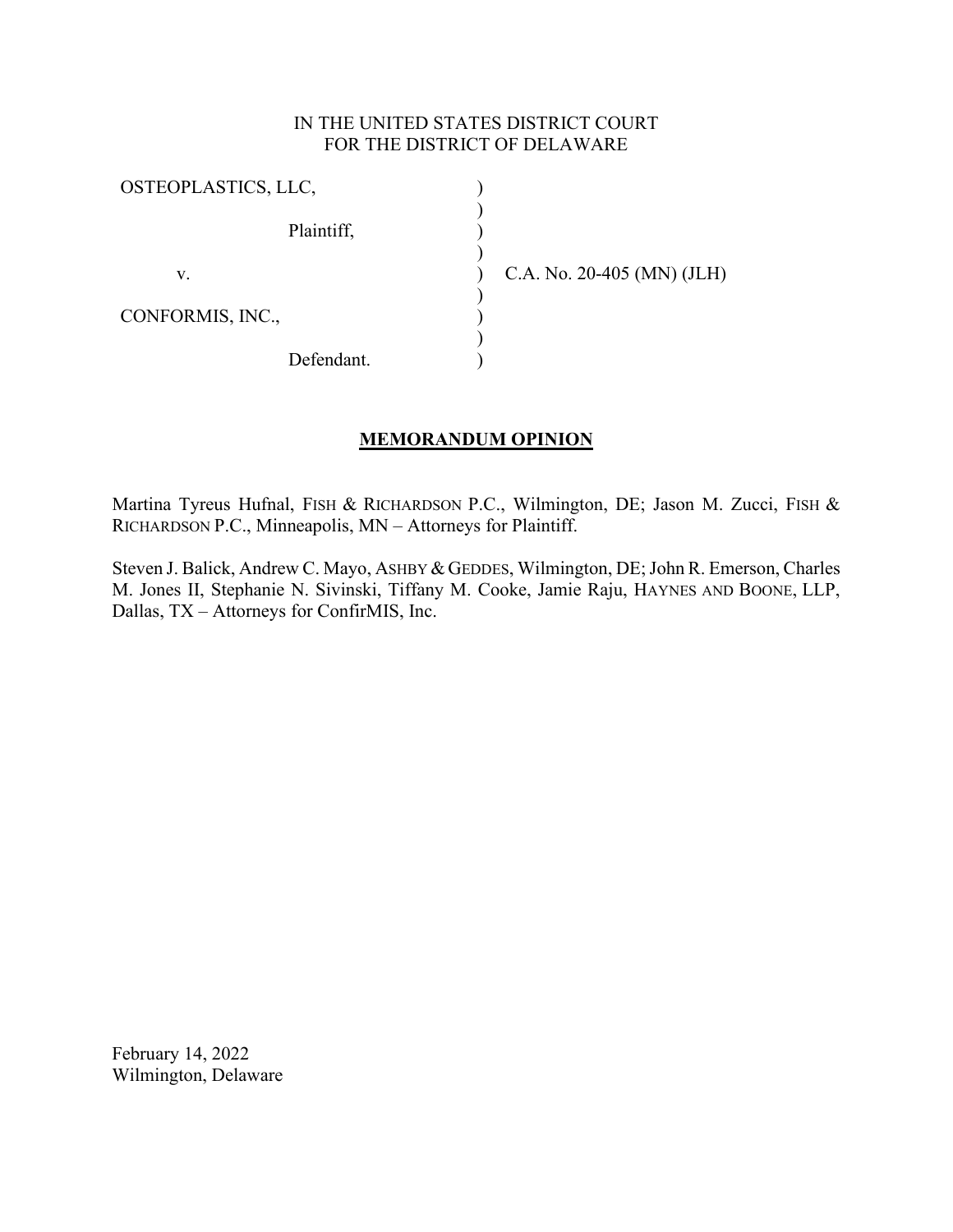**NOREIKA, U.S. DISTRICT JUDGE:**

On September 29, 2021, Magistrate Judge Hall issued a Report and Recommendation ("the Report") (D.I. 89)<sup>[1](#page-1-0)</sup> recommending that the Court adopt constructions for disputed claim terms in U.S. Patent Nos. 8,781,557 ("the '557 Patent"), 9,292,920 ("the '920 Patent"), 9,330,206 ("the '206 Patent"), 9,626,756 ("the '756 Patent"), 9,672,617 ("the '617 Patent"), 9,672,302 ("the '302 Patent") and 9,275,191 ("the '191 Patent"). On October 13, 2021, Plaintiff Osteoplastics, LLC ("Plaintiff" or "Osteoplastics") objected to the Report. (D.I. 92). On October 27, 2021, ConforMIS, Inc. ("ConforMIS" or "Defendant") responded to Plaintiff's objections. (D.I. 95).

The Court has reviewed the Report, the objections and the responses thereto, and has considered *de novo* the original claim construction briefing and supporting documents, as well as the transcript of the claim construction hearing regarding the objected to terms. *See, e.g.*, *St. Clair Intellectual Prop. Consultants, Inc. v. Matsushita Elec. Indus. Co.,* [691 F. Supp. 2d 538, 541-42](http://scholar.google.com/scholar?q=691%2Bf.%2Bsupp.%2B2d%2B538&btnG&hl=en&as_sdt=6)  (D. Del. 2010); [28 U.S.C. § 636\(b\)\(l\);](http://www.google.com/search?q=28%2Bu.s.c.%2B%2B636(b)(l)) FED. R. CIV. P. [72\(b\)\(3\)](http://www.google.com/search?q=FRCP%2B72(b)(3)). For the reasons set forth below, the objections to the Report are OVERRULED and the recommended constructions are ADOPTED.

## **I. LEGAL STANDARDS**

"[T]he ultimate question of the proper construction of the patent [is] a question of law," although subsidiary fact-finding is sometimes necessary. *Teva Pharms. USA, Inc. v. Sandoz, Inc.,* 

<span id="page-1-0"></span><sup>&</sup>lt;sup>1</sup> The Report was issued in this matter as well as in related matter, C.A. No. 20-406 between Plaintiff and DePuy Synthes, Inc., DePuy Synthes Products, Inc., and Synthes, Inc. (collectively, "DePuy"). DePuy filed objections to the Report on October 13, 2021 (D.I. 104 in C.A. No. 20-406) and on January 21, 2022, the parties filed, and the Court granted, a Stipulation and Order for Dismissal with Prejudice (D.I. 122, 123 in C.A. No. 20-406). In light of the settlement, the Court does not address DePuy's objections.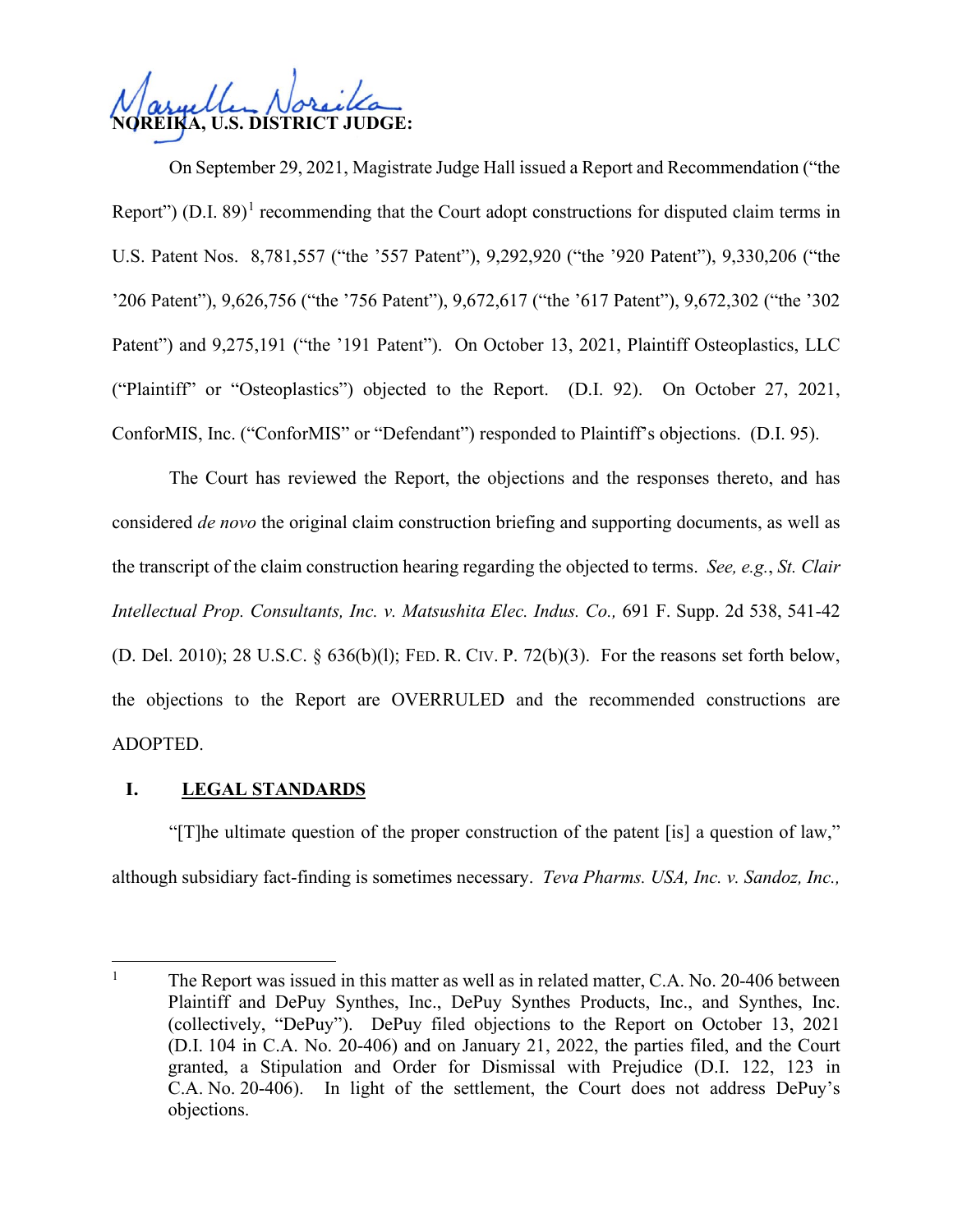135 [S. Ct. 831, 837-38 \(](http://scholar.google.com/scholar?q=135%2Bs.%2Bct.%2B831&btnG&hl=en&as_sdt=6)2015). "[T]he words of a claim are generally given their ordinary and customary meaning [which is] the meaning that the term would have to a person of ordinary skill in the art in question at the time of the invention, i.e., as of the effective filing date of the patent application." *Phillips v. AWH Corp.,* [415 F.3d 1303, 1312-13 \(](http://scholar.google.com/scholar?q=415%2Bf.3d%2B1303&btnG&hl=en&as_sdt=6)Fed. Cir. 2005) (en bane) (internal citations and quotation marks omitted). Although "the claims themselves provide substantial guidance as to the meaning of particular claim terms," the context of the surrounding words of the claim also must be considered. *Id.* at 1314. "[T]he ordinary meaning of a claim term is its meaning to the ordinary artisan after reading the entire patent." *Id.* at 1321 (internal quotation marks omitted).

The patent specification "is always highly relevant to the claim construction analysis . . . [as] it is the single best guide to the meaning of a disputed term." *Vitronics Corp. v. Conceptronic*, *Inc.,* [90 F.3d 1576, 1582 \(](http://scholar.google.com/scholar?q=90%2Bf.3d%2B1576&btnG&hl=en&as_sdt=6)Fed. Cir. 1996). It is also possible that "the specification may reveal a special definition given to a claim term by the patentee that differs from the meaning it would otherwise possess. In such cases, the inventor's lexicography governs." *Phillips,* [415 F.3d at](http://scholar.google.com/scholar?q=415%2Bf.3d%2B1303&btnG&hl=en&as_sdt=6) [1316.](http://scholar.google.com/scholar?q=415%2Bf.3d%2B1303&btnG&hl=en&as_sdt=6) "Even when the specification describes only a single embodiment, [however,] the claims of the patent will not be read restrictively unless the patentee has demonstrated a clear intention to limit the claim scope using words or expressions of manifest exclusion or restriction." *Hill-Rom Servs., Inc. v. Stryker Corp.,* [755 F.3d 1367, 1372](http://scholar.google.com/scholar?q=755%2Bf.3d%2B%2B1367&btnG&hl=en&as_sdt=6) (Fed. Cir. 2014) (internal quotation marks omitted) (quoting *Liebel-Flarsheim Co. v. Medrad, Inc.,* [358 F.3d 898, 906 \(](http://scholar.google.com/scholar?q=358%2Bf.3d%2B898&btnG&hl=en&as_sdt=6)Fed. Cir. 2004)).

In addition to the specification, a court "should also consider the patent's prosecution history, if it is in evidence." *Markman v. Westview Instruments, Inc.,* [52 F.3d 967,980 \(](http://scholar.google.com/scholar?q=52%2Bf.3d%2B967&btnG&hl=en&as_sdt=6)Fed. Cir. 1995) (en bane), *aff'd,* [517 U.S. 370 \(](http://scholar.google.com/scholar?q=517%2Bu.s.%2B370&btnG&hl=en&as_sdt=6)1996). The prosecution history, which is "intrinsic evidence, . . . consists of the complete record of the proceedings before the PTO [Patent and Trademark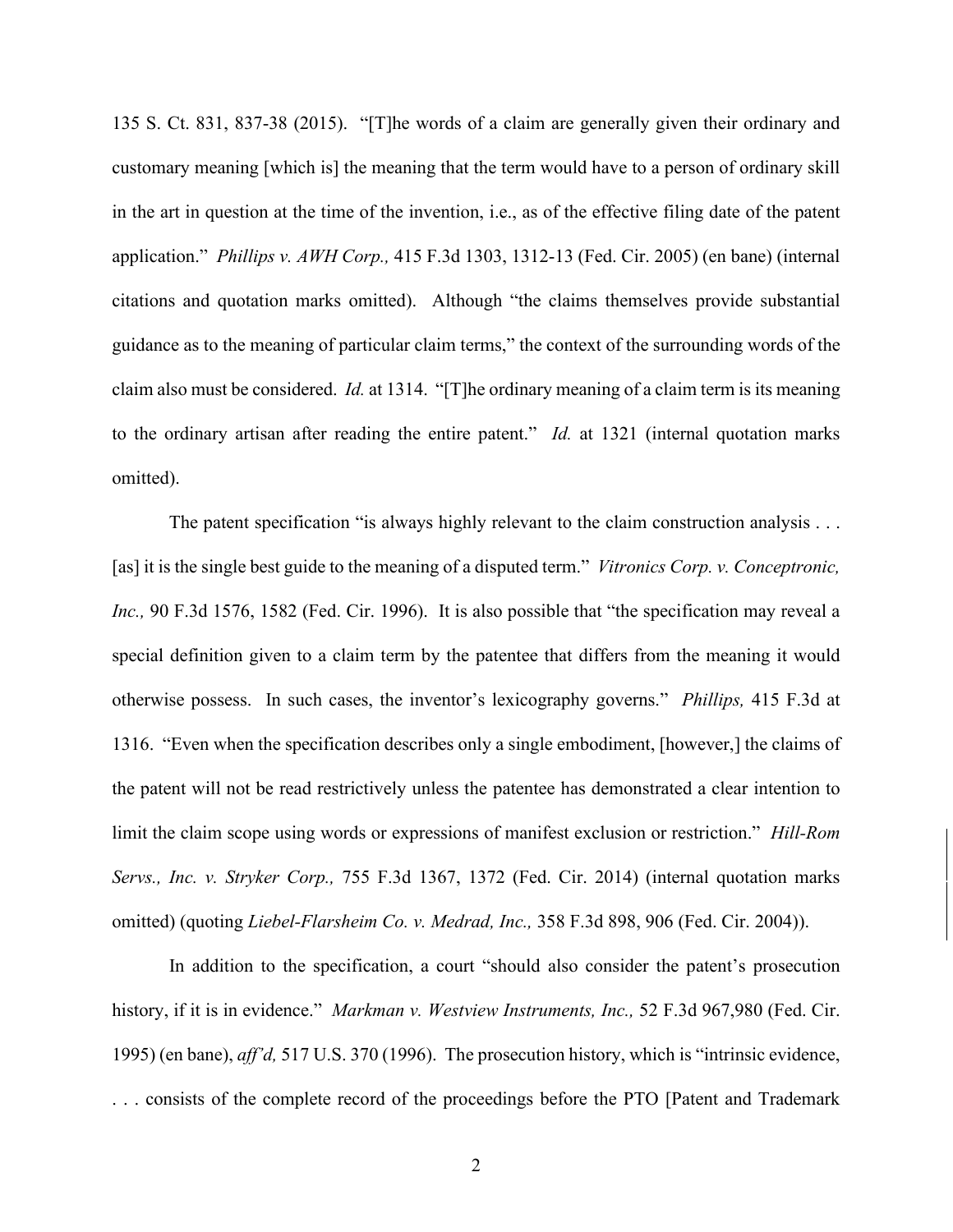Office] and includes the prior art cited during the examination of the patent." *Phillips,* [415 F.3d](http://scholar.google.com/scholar?q=415%2Bf.3d%2B1303&btnG&hl=en&as_sdt=6) [at 1317.](http://scholar.google.com/scholar?q=415%2Bf.3d%2B1303&btnG&hl=en&as_sdt=6) "[T]he prosecution history can often inform the meaning of the claim language by demonstrating how the inventor understood the invention and whether the inventor limited the invention in the course of prosecution, making the claim scope narrower than it would otherwise be." *Id*.

In some cases, courts "will need to look beyond the patent's intrinsic evidence and to consult extrinsic evidence in order to understand, for example, the background science or the meaning of a term in the relevant art during the relevant time period." *Teva,* [135 S. Ct. at 841.](http://scholar.google.com/scholar?q=135%2Bs.%2Bct.%2B831&btnG&hl=en&as_sdt=6) Extrinsic evidence "consists of all evidence external to the patent and prosecution history, including expert and inventor testimony, dictionaries, and learned treatises." *Markman,* [52 F.3d](http://scholar.google.com/scholar?q=52%2Bf.3d%2B967&btnG&hl=en&as_sdt=6) [at 980.](http://scholar.google.com/scholar?q=52%2Bf.3d%2B967&btnG&hl=en&as_sdt=6) Expert testimony can be useful "to ensure that the court's understanding of the technical aspects of the patent is consistent with that of a person of skill in the art, or to establish that a particular term in the patent or the prior art has a particular meaning in the pertinent field." *Phillips*, [415 F.3d at 1318.](http://scholar.google.com/scholar?q=415%2Bf.3d%2B1303&btnG&hl=en&as_sdt=6) Nonetheless, courts must not lose sight of the fact that "expert reports" and testimony [are] generated at the time of and for the purpose of litigation and thus can suffer from bias that is not present in intrinsic evidence." *Id*. Overall, although extrinsic evidence "may be useful to the court," it is "less reliable" than intrinsic evidence, and its consideration "is unlikely to result in a reliable interpretation of patent claim scope unless considered in the context of the intrinsic evidence." *Id* at 1318-19. Where the intrinsic record unambiguously describes the scope of the patented invention, reliance on any extrinsic evidence is improper. *See Pitney Bowes, Inc. v. Hewlett-Packard Co.,* [182 F.3d 1298, 1308 \(](http://scholar.google.com/scholar?q=182%2Bf.3d%2B1298&btnG&hl=en&as_sdt=6)Fed. Cir. 1999) (citing *Vitronics,* [90 F.3d at 1583\)](http://scholar.google.com/scholar?q=90%2Bf.3d%2B1576&btnG&hl=en&as_sdt=6).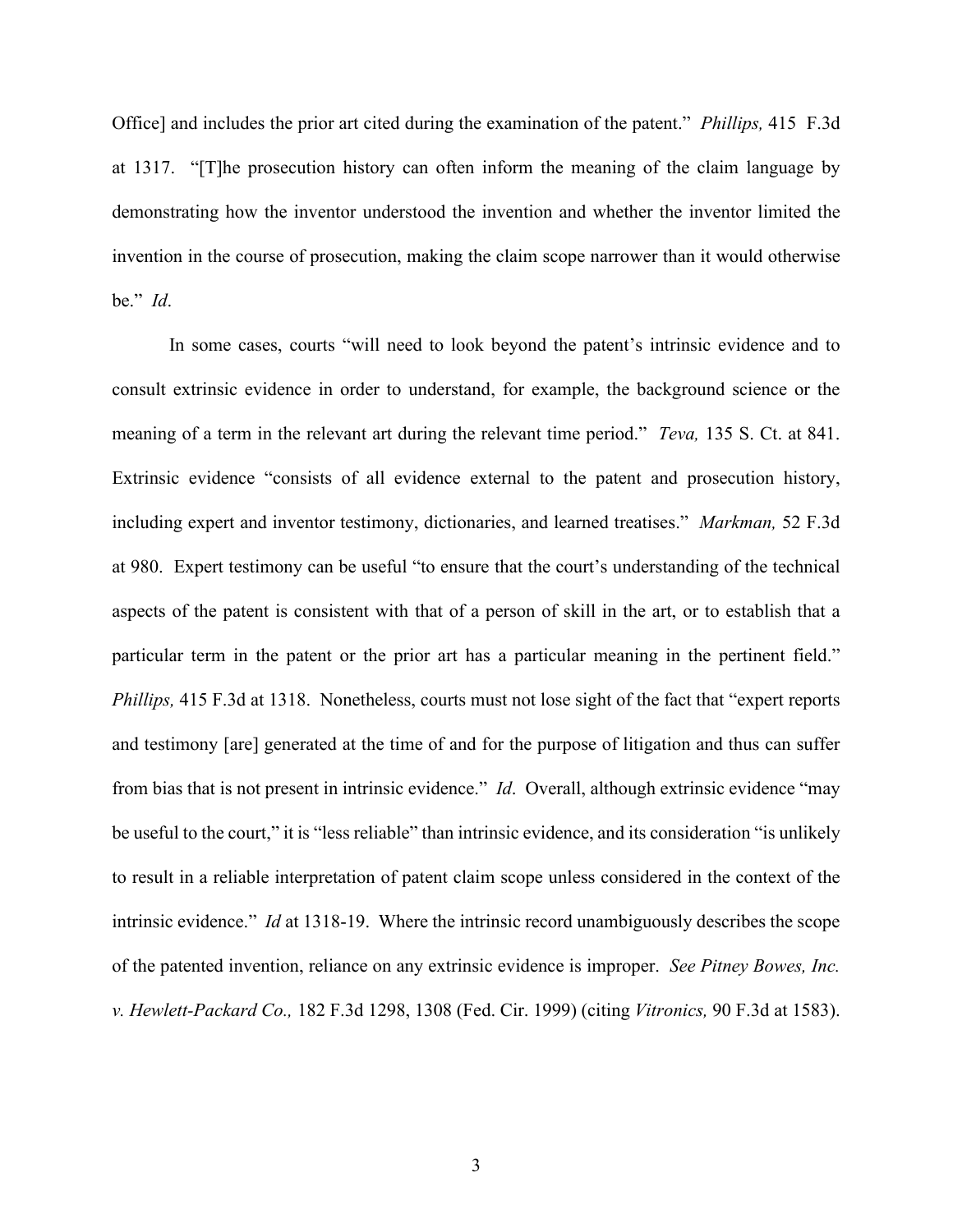#### **II. DISCUSSION**

Plaintiff objects to five of the ten<sup>[2](#page-4-0)</sup> constructions adopted in the Report: "anatomical landmarks," the "superimposing" and "matching" terms, "determining" and "template." The Court addresses each in turn.

## **A. "Anatomical Landmarks"**

The Report recommended construing "anatomical landmarks" to mean "specific points of reference on the anatomy or images of anatomy." (D.I. 89 at 4). Plaintiff objects that anatomical landmarks need not be pre-defined points. The Court has carefully reviewed the record regarding the construction of "anatomical landmarks" *de novo* as well as the Report, which states:

> The parties dispute the construction of "anatomical landmarks." The parties appear to agree that the construction should make clear that "anatomical landmarks" are "locations" or "points," that they must be locations or points "of reference," and that they exist on images of anatomy.

> As I understand the dispute, it is essentially this: Plaintiff argues that "anatomical landmarks" is broad enough to include landmarks that are defined by the user during performance of the claimed methods. Defendants disagree and argue that "anatomical landmarks" must be landmarks—specific points, such as the tip of the nose, the molar, etc.—a subset of which can be identified by the user during performance of the claimed method, but are pre-defined. To that end, Defendants' proposed construction requires that the "anatomical landmarks" be "specific points of reference" and that those points be "consistent across the same species."

> I agree with Defendants that "anatomical landmarks" must be "specific points of reference," although I disagree with Defendants that adding the language "consistent across the same species" will resolve any dispute between the parties or clarify anything for the jury.

<span id="page-4-0"></span><sup>&</sup>lt;sup>2</sup> The parties presented thirteen disputes but agreed on the meaning of one term ("normative") shape") (D.I. 89 at 2) and agreed to postpone the issue of definiteness of two others ("rendering a volumetric image at least a portion of a patient from image data of the patient" and "extracting a region of interest from the volumetric image of the patient, wherein the volumetric image comprises target tissue of interest of a patient") (*id.* at 5).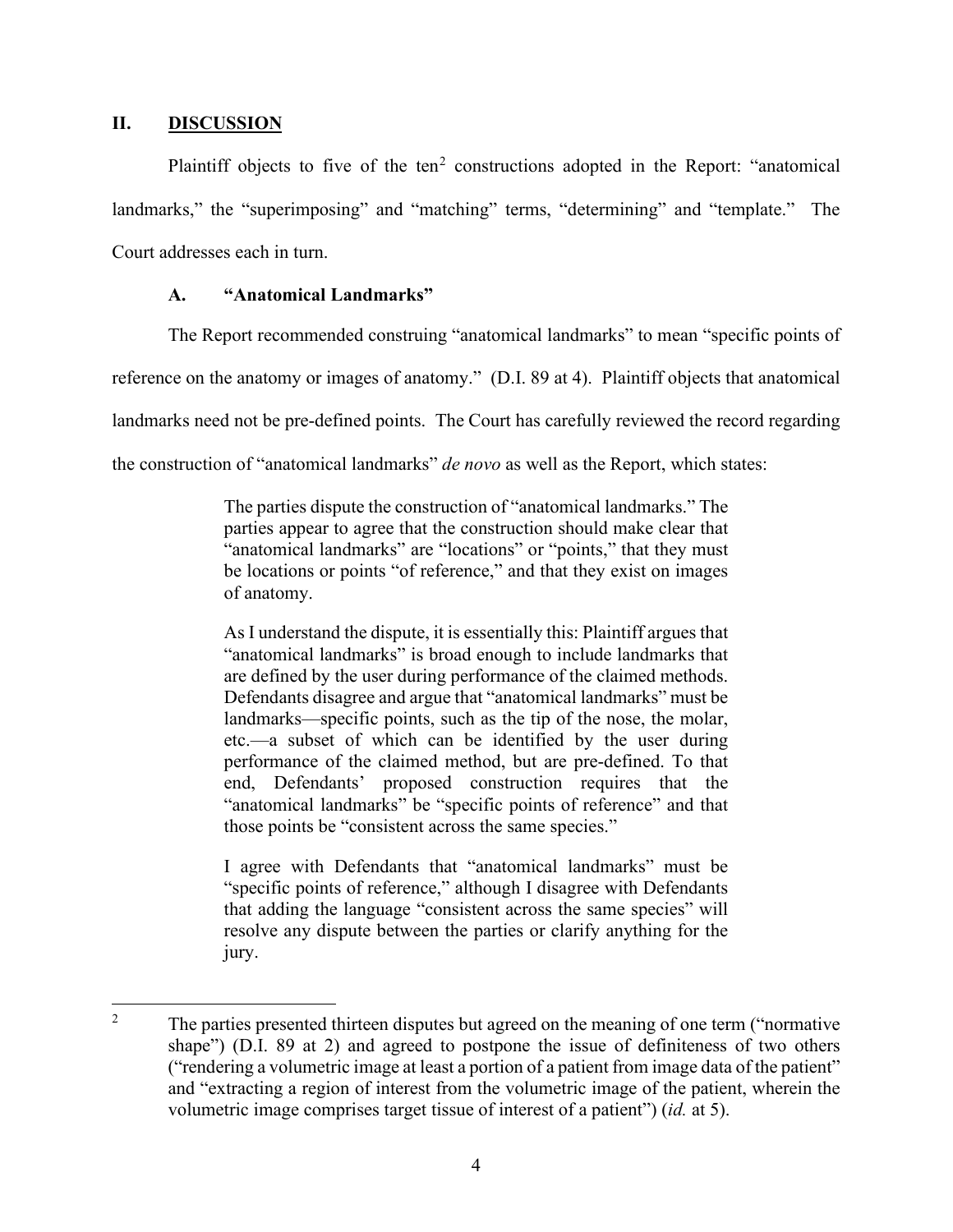The claim language does not aid in resolving this dispute. Turning to the specification, it supports Defendants' construction. The specification refers to "Type II landmarks,"9 which are "display[ed]" in Figures 19A and 19B. (*See, e.g.*, '557 Patent, 21:59- 67.) Figures 19A and 19B show specific points of reference on the soft tissue of a face and the bony surface of a skull, respectively. Those visual depictions are consistent with the specification's consistent description of anatomical landmarks as specific, predefined points of reference. (*See, e.g.*, *id.* at 19:26-27 (referring to "manually located, highly reliable, single point anatomical landmarks").)

Plaintiff suggests that the specification contemplates manual definition of landmarks by the user. But the specification appears to contemplate the manual location or identification of landmarks, rather than the manual definition of landmarks themselves. (*See, e.g.*, *id.* at 22:28-32 ("The first step in the Simulated Annealingbased Surface Extraction (SASE) process is the operator's manual location of the Type II landmarks on the graphical manifold surface. These landmarks attach the ridge curve-based deformable template to the graphical manifold surface via a thin plate spline warp."), 41:55-57 ("The anaplast manually identifies and labels anatomical landmarks. It is expected that later techniques will use computerassisted landmark labeling.").)

Plaintiff also contends that "preferred embodiments" disclosed by the specification show that "the relevant landmarks for the claimed methods may change based on the location of the defective anatomy (*e.g.*, the specific 'defect margin')." (D.I. 79 at 95.) But the cited portion of the specification doesn't say that. (*See* '557 Patent, 41:60- 42:24 ("An implant shape is defined by finding a defect margin in a skull surface and transferring the defect margin to the warped skull surface. The warped skull surface is pinned down at the defect margin and all points exterior to the defect region. The warped skull surface tangents are also pinned down at the defect margin.").) Moreover, while the specification contemplates that a user performing the claimed method might identify different landmarks depending on the nature and location of the defect, it does not contemplate that a user would employ anything other than specific, pre-defined landmarks.

Plaintiff further contends that the specification "states that some features of the anatomy will result in 'more easily, and more repeatedly, detected anatomical landmark coordinates,' which means that some anatomical landmarks may be characterized [as specific points of reference], but others may not." (D.I. 79 at 91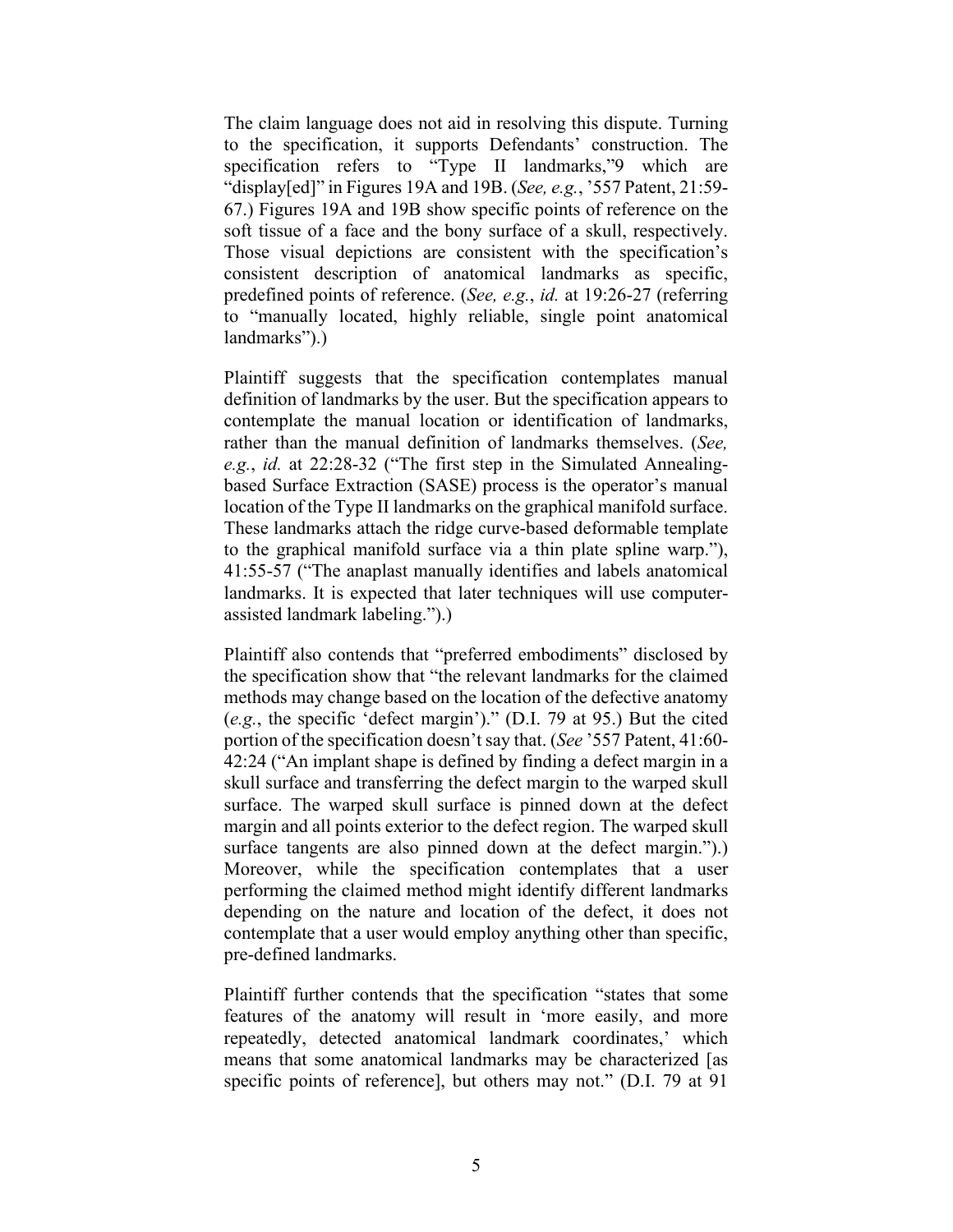(quoting '557 Patent, 19:30-32).) I disagree. The passage Plaintiff quotes from reads in full:

> The last measure [(superimposition of manually located, highly reliable, single point anatomical landmarks)] is similar to a qualitative visual determination of the completeness of anatomical features seen on the segmented surface. Clearer features will result in more easily, and more repeatably, detected anatomical landmark coordinates by trained workers.

('557 Patent, 19:26-32.) That passage does not imply that only some anatomical landmarks should be easily and repeatably detected. It says that some conditions (*e.g.*, clearer features) will lead to better manual detection of anatomical landmarks.

The prosecution history also supports Defendants' construction. As discussed at the hearing, the '277 Provisional Application was incorporated by reference in several of the patents and provides relevant evidence as to how the inventors understood the term "anatomical landmark." That application contains a glossary, which defines "landmark" as: "[a] specific point on a biological form, or image of a form, located according to a geometric or textural rule and underlying developmental constraints." (D.I. 81, Ex. 19 at 40.)

I don't think that Defendants' inclusion of the phrase "consistent across the same species" will resolve any dispute between the parties or clarify anything for the jury. Accordingly, I recommend that the Court adopt the construction: "specific points of reference on the anatomy or images of anatomy."

The Report carefully analyzed the intrinsic evidence and the arguments put forth by the

parties. The Court agrees with the Report's reasoning and the analysis of the intrinsic evidence,

as well as the ultimate recommended construction. Plaintiff's objection to the construction of

"anatomical landmarks" is overruled.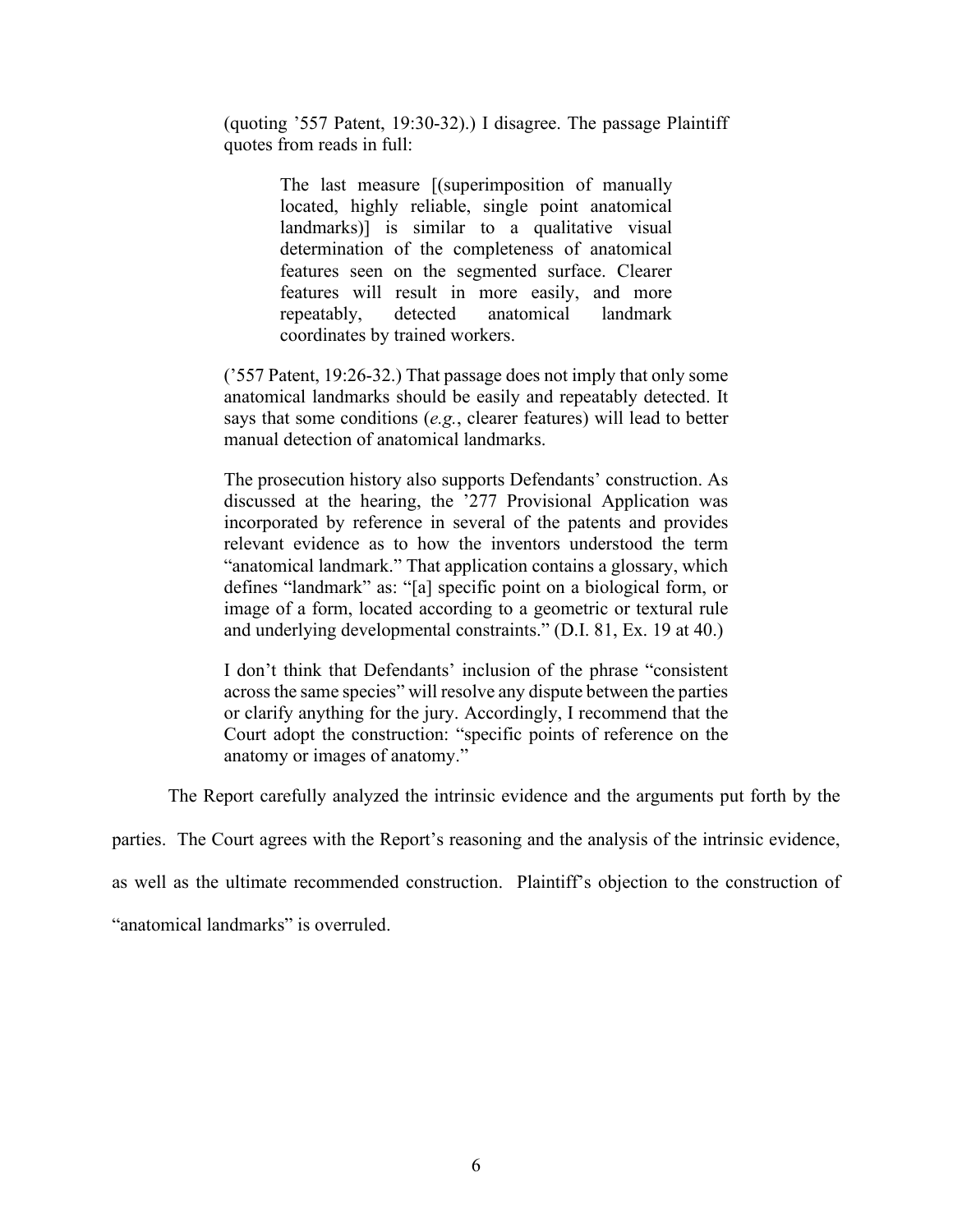### **B. "Superimposing" and "Matching"**

The Report recommended construing the "superimposing" terms<sup>[3](#page-7-0)</sup> to mean: "automatically matching the anatomical landmarks of the template with the same anatomical landmarks on the representation of the target tissue using only a computer algorithm" with the added clarification that "this construction does not preclude the manual identification of anatomical landmarks on the representation of target tissue before the superimposing step or manual correction after the superimposing step." (D.I. 89 at 3). As for the "matching term,"<sup>[4](#page-7-1)</sup> as noted above, the Report recognized that Defendant may reraise their definiteness arguments, but recommended that "[i]f the claim is not found to be indefinite, the Court should construe the claim to require that the matching occur with respect to 'landmarks' and occur 'automatically . . . using only a computer algorithm.' The Court should also clarify that its construction does not preclude the manual identification of anatomical landmarks on the representation of tissue before the matching step or manual correction after the matching step." (D.I. 89 at 4). Plaintiff objects that the "superimposing" and "matching" terms are not limited to automatically matching anatomical landmarks. With respect to that issue, the Court has carefully reviewed the record *de novo* as well as the Report, which states:

<span id="page-7-0"></span><sup>&</sup>lt;sup>3</sup> The "superimposing terms" are "superimposing on the computer generated 3-dimensional representation [of the defective portion and the non-defective portion of the tissue] a template" / "superimposing on the image a 3‐dimensional template" / "superimposing a three-dimensional template onto the 3-dimensional representation" / "superimposing a template onto the 3-dimensional representation" / "superimposing onto the rendered computer-generated three-dimensional representation of the target tissue a threedimensional template" / "superimposing onto the mapped external surface a threedimensional template." (D.I. 89 at 3).

<span id="page-7-1"></span><sup>&</sup>lt;sup>4</sup> The complete term is "matching a computer-rendered three-dimensional template onto a computer-rendered three dimensional surface of tissue surrounding the patient's target tissue of interest." (D.I. 89 at 4).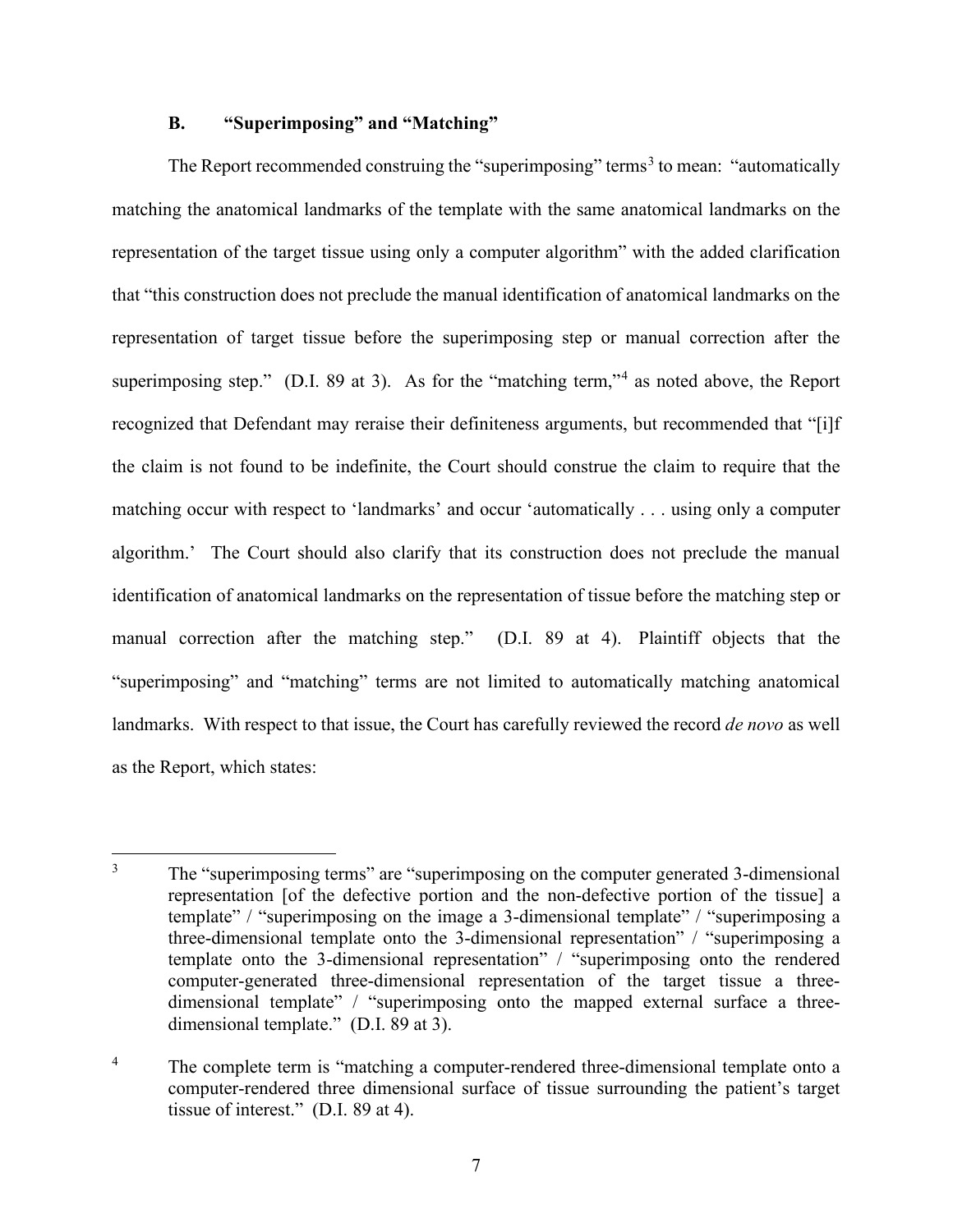Moving on to the superimposing term. The parties are at least in general agreement that the general definition of superimposing does not properly reflect the term's meaning in the context of the claim language. There is no express definition of superimposing in the specification. Both sides point to the intrinsic evidence to support their construction of superimposing. Accordingly, I will look at the intrinsic evidence as informing the meaning of superimposing.

The parties' competing constructions suggest three sub-disputes. … The third sub-dispute has to do with whether correlating or matching of the landmarks proceeds automatically using only a [computer] algorithm. There was a lot of discussion today during the argument about this sub-dispute. I agree with Defendants' counsel that the real dispute here seems to be this: When the matching of landmarks is going on, what is doing it? Is there an algorithm that is matching landmarks in the templates to the landmarks in the patient's image?

To resolve that dispute, let me make clear what I think is not in dispute. There's no dispute that the identification of a landmark on the patient image can be done manually and should not be excluded by the construction; there's no dispute that there can be a manual correction after the superimposing step and that that manual correction should not be excluded by the construction; there's no dispute that when identification of landmarks is done manually or when corrections are done manually, both of those things are on the computer and that computer algorithms are involved.

But that doesn't really answer the question of whether there must be an algorithm to match the landmarks on the image to the landmarks on the template. And on that dispute, I agree with Defendants that there has to be some sort of automatic matching that occurs. Again, the parties are in agreement that the superimposing term means the same thing in the patents in which it is used. And in the prosecution history, in particular the portion located at D.I. 81, Exhibit 23 [at pp. 11], the patentee distinguished a prior art reference on the basis that the superimposing step could not be performed manually in the claimed invention, notwithstanding the prior art's ability to manipulate an image on a computer. And I'll point the parties to the discussion we had during the oral argument today.

As for the specification, it is consistent with the understanding that the [matching] of the landmarks proceeds with a computer algorithm. There are no embodiments proposed in the specification that are being read out by requiring that the [matching] of the landmarks proceeds using a computer algorithm. And while I don't base any of this decision on Plaintiff's prior representations to the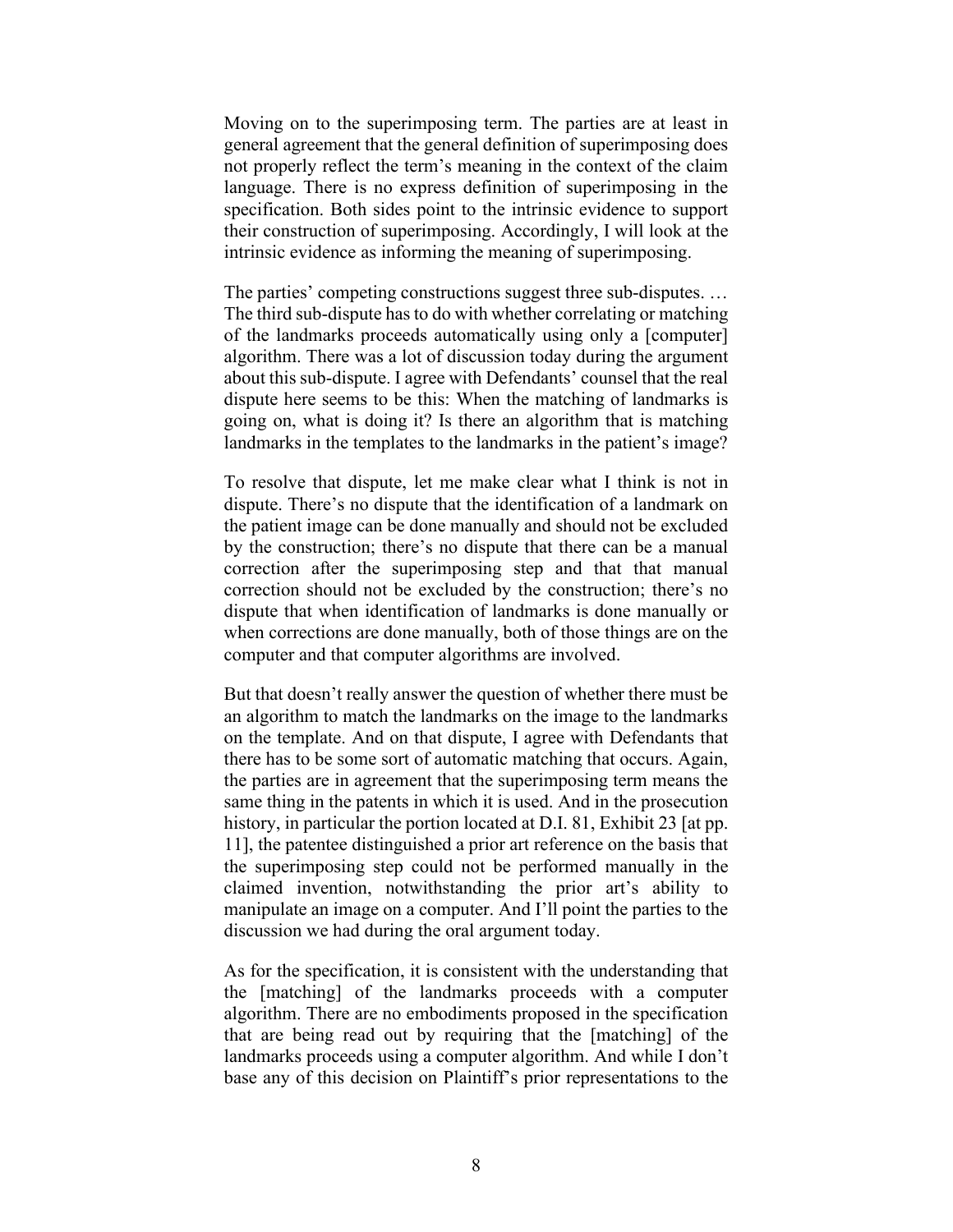Court in the  $\S$  101 briefing, I do not think that my ruling is inconsistent with those representations.

All of that said, I would be amenable to adding some language to the construction of this term to clarify that it doesn't exclude manual identification of landmarks and/or manual correction, in addition to computer matching. So, the parties should meet and confer within 14 days and submit a proposal as to the additional language that the Court could consider on this term.

\* \* \*

Turning to matching, Defendants say that the matching term in the '756 Patent fails to inform with reasonable certainty those skilled in the art about the scope of the invention because the intrinsic record contains no guidance about what constitutes tissue surrounding the target tissue of interest or how it could be matched. Here again, the record is not sufficient for me to conclude that [the] "tissue surrounding the patient's target tissue of interest" [phrase] makes the term indefinite. Defendants can raise the indefiniteness argument at the summary judgment stage. To the extent that the term is not indefinite, my rulings as to the sub-disputes on the superimposing step also apply to the matching step.

As with "anatomical landmarks," the Court agrees with the Report's reasoning and the

analysis of the specification, as well as the ultimate recommended constructions. Plaintiff's

objection to the construction of the "superimposing" and "matching" terms is overruled.

## **3. "Determining" Terms**

The Report recommended construing the "determining" terms<sup>[5](#page-9-0)</sup> to mean "[to determine]/[determining] the three-dimensional shape of [a medical device]/[an implant] as a function of the respective shapes of the defective portion of the patient image and the template." (D.I. 89 at 4). Plaintiff objects to that last part of the construction, *i.e.*, that determining should not be limited to using a function of the shape of the defective portion of the patient image and

<span id="page-9-0"></span> $5$  The terms are "to determine the [three]/[3]-dimensional shape of the medical device" / "to determine the 3-dimensional implant shape" / "determining the [three]/[3]-dimensional shape of the medical device" / "determining a 3-dimensional shape of the implant." (D.I. 89 at 4).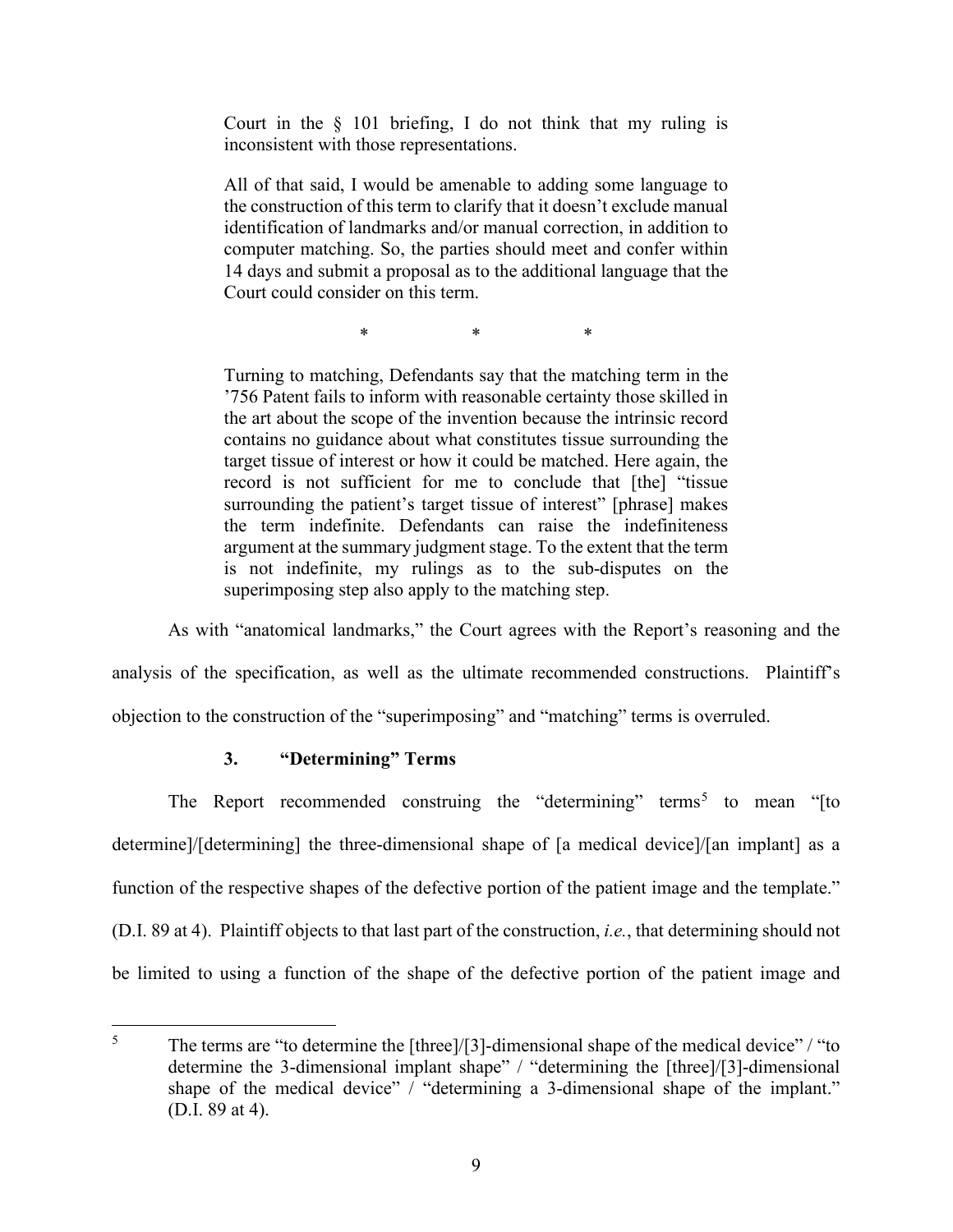template. Once again, the Court has carefully reviewed the record *de novo* as well as the Report,

which states:

The claims of six of the patents-in-suit require a step "to determine" or of "determining" the three-dimensional shape of the medical device/implant. At the hearing, it appeared that the parties might be able to make progress toward an agreed-upon construction, so I ordered them to meet and confer on this term. The parties' recent submission indicates that Defendants would drop the phrase "external shape" from their proposed construction. (D.I. 85 at 2.) But the parties were unable to fully resolve their dispute. (*Id.*)

The remaining difference between their constructions appears to be this: Plaintiff says that the disputed phrase encompasses any use of the template to determine the shape of the medical device, without any restriction on method or function. Defendants say that the disputed phrase should be construed to make clear that the shape of the medical device is determined "as a function of the difference between the respective shapes of the defective portion of the patient image and the template." There is no dispute that the shape of the device must be determined based on the template.

Beginning with the claim language, Plaintiff points out that some of the dependent claims specify that the determining function is accomplished "as a function of respective shapes of the defective portion and the template." (*See, e.g.*, '191 Patent, claims 11, 13; *see also* '920 Patent, claims 4, 6.) Plaintiff argues that, because the dependent claims set forth additional restrictions about how the determining is performed, it would be improper to include those additional restrictions into the construction of determining. The doctrine of claim differentiation can, as Plaintiff argues, assist in claim interpretation. But the doctrine of claim differentiation does not require claims to be construed broader than would otherwise be appropriate in light of the specification. Here, the specification suggests a narrower construction than the one Plaintiff proposes.

The specification consistently provides that the shape of the medical device is determined "as a function of respective shapes" of the template and the defective portion. (*See, e.g.*, '557 Patent, Abstract, 4:66-5:2 ("Summary of the Invention"), 5:35-37.) Some of those portions of the specification are statements of general applicability and, contrary to Plaintiff's suggestion, no other way of determining the three-dimensional shape of the medical device is even hinted at in the specification. Moreover, contrary to Plaintiff's argument, construing the determining phrase as Defendants propose would not exclude embodiments that include warping, as the specification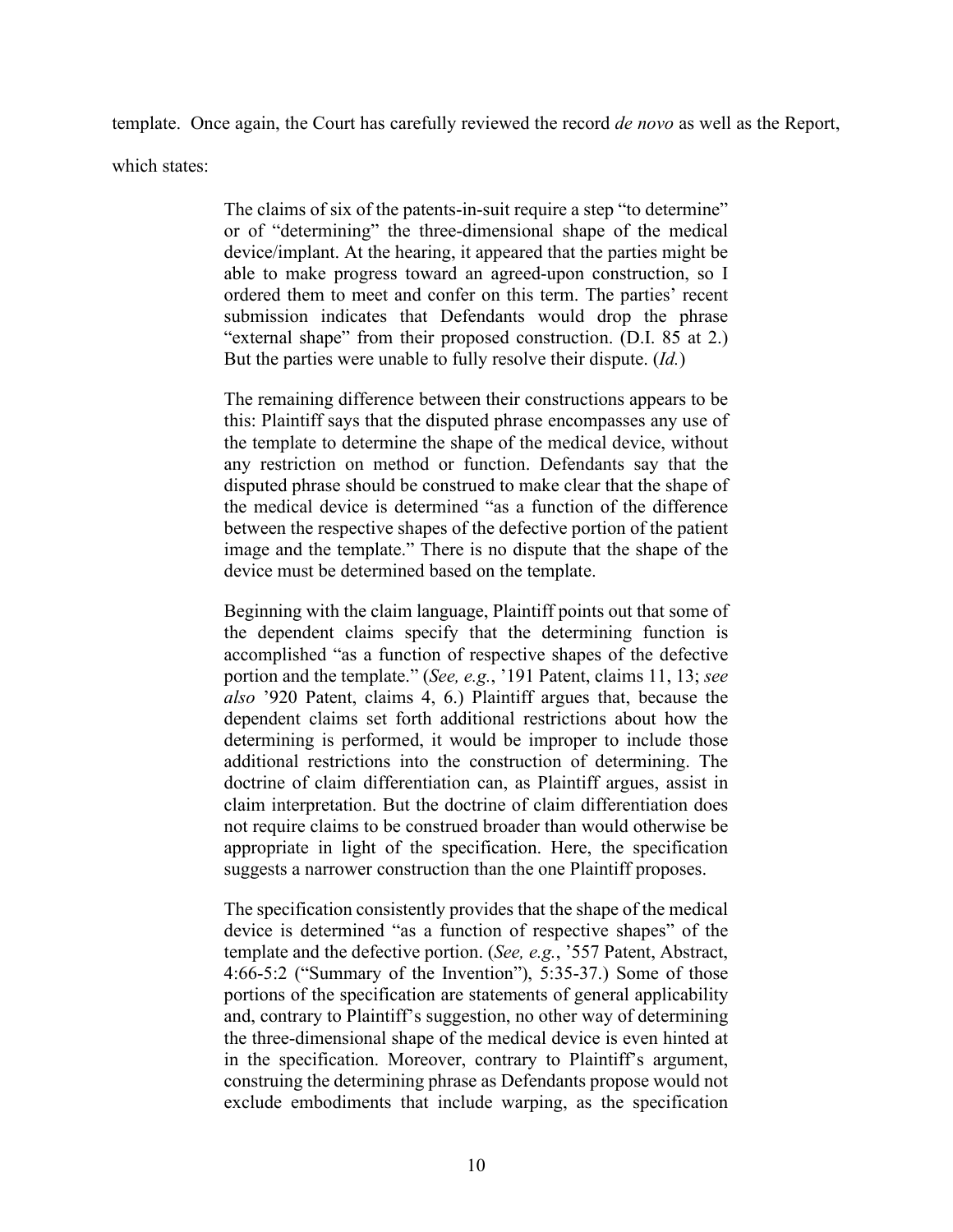describes performing the determining step after warping. (*See, e.g.*, '557 Patent, 10:58-11:4, 41:60-42:24.)

Turning to the prosecution history, Defendants point out that the inventors discussed the process for determining the shape of the medical device during prosecution of the '557 Patent. The inventors explained that "[w]ithout comparison to the patient's missing or defective portions of tissue the natural asymmetry as well as the actual dimensions of the region to receive an implant must be accounted for, there is a high degree of likelihood that the implant will not fit well." (D.I. 81, Ex. 30 at 8-9.) While that passage might not satisfy the high standard required for a disavowal of claim scope, it does shed light on how the inventors understood the process of determining the shape of the medical device. My recommendation is consistent with that understanding.

Accordingly, I agree with Defendants that the construction of the determining phrase should specify that the shape of the medical device/implant is determined as a function of the respective shapes of the defective portion and the template. Defendants also seek to add the additional language that the shape be determined "as a function of the difference between the respective shapes of the defective portion of the patient image and the template." I'm not persuaded that including that language is appropriate. The specification describes determining the shape of an implant "as a function of a difference between the mapped points on the external surface of the target tissue and the external surface of the template" (e.g., '557 Patent, 11:1-14), but it's not clear to me that that's necessarily the same thing as determining the shape as a function of the difference between the "defective portions" and the template (as Defendants propose), or even if the latter makes sense.

Accordingly, I recommend that the Court adopt the construction: "[to determine]/[determining] the three-dimensional shape of [a medical device]/[an implant] as a function of the respective shapes of the defective portion of the patient image and the template."

The Report carefully analyzed the claim language, the specification and the prosecution

history in making the recommended construction. The Court agrees with the Report's reasoning

and the analysis of the intrinsic evidence, as well as the ultimate recommended construction.

Plaintiff's objection to the construction of the "determining" terms is overruled.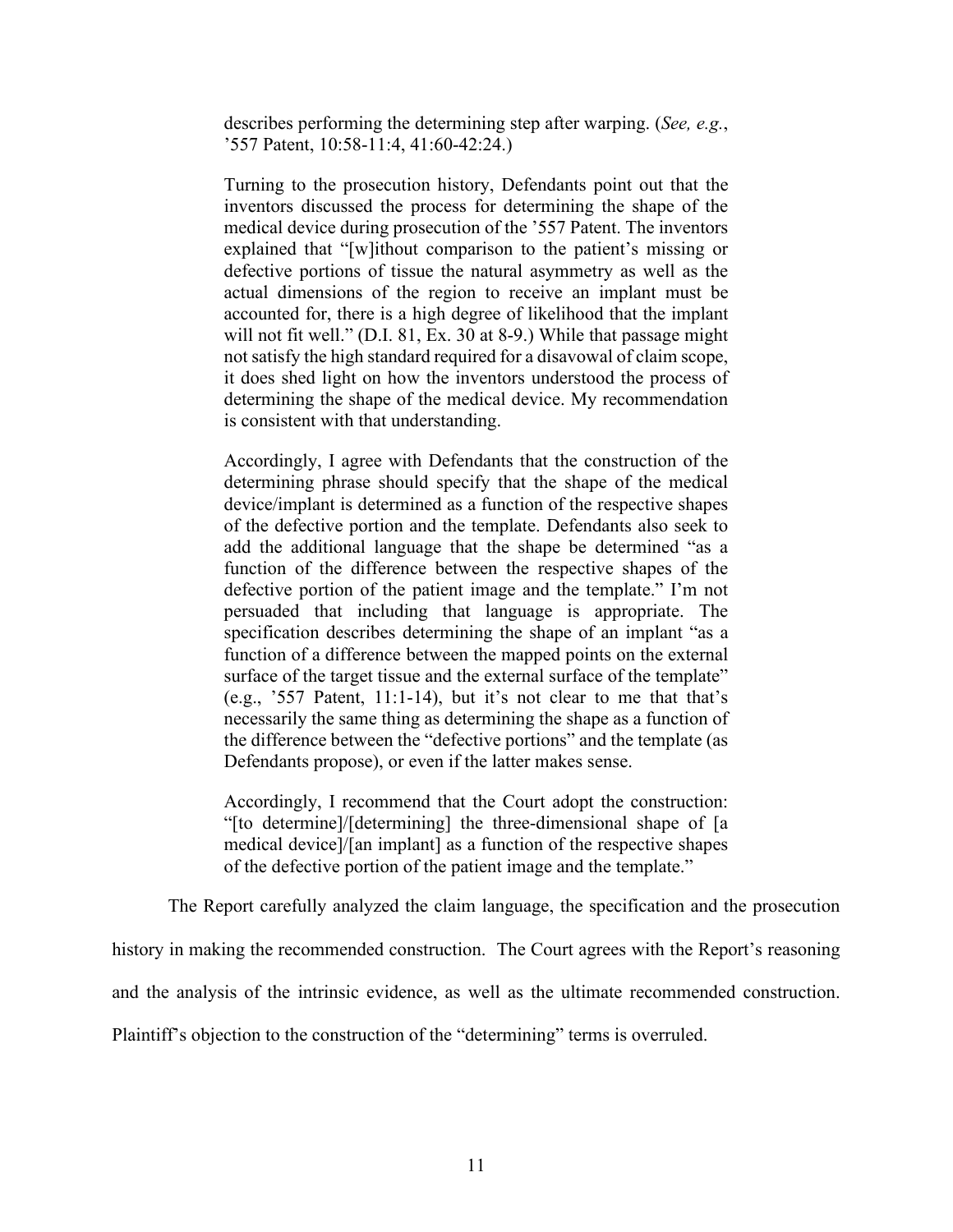#### **4. "Template"**

The Report recommended construing "template" to mean "wire frame pattern representing a shape of patient tissue." (D.I. 89 at 2). During claim construction before Judge Hall, there were multiple disputes relating to this term. Here, Plaintiff objects to the resolution of one of those disputes, arguing that "template" should not be limited to wire frame patterns and the Report improperly relied on lexicography. With respect to that issue, the Court has carefully reviewed the record *de novo* as well as the Report, which states:

> . . . [T]he parties [agree] that template does not have an ordinary and customary meaning in the field of the invention, and this isn't a situation where there is an express definition of template in the specification. The parties are also in agreement that the Court should look to the intrinsic evidence to determine how the inventor understood the term template.

> The first sub-dispute is whether template must have a wire frame pattern. On this sub-dispute, I side with Defendants. The provisional application to which the patents claim priority contained a glossary, and that glossary contained a definition of a "deformable template." It expressly defined "deformable template" as a "wire frame pattern assigned to a shape" that approximates its topology. (D.I. 81, Ex. 17 at 30, Ex. 19 at 39.) Some, but not all, of the patents-in-suit expressly incorporate the provisional application by reference. And no party has argued that template should have a different meaning in the patents that do not incorporate the provisional application by reference. Rather, everyone agrees that template should be given the same meaning across all the patents.

> Even if the patents did not incorporate the provisional by reference, under the circumstances here, where the parties agree that there is no ordinary and customary meaning in the field of the invention, I would consider the provisional application's definition highly relevant to the question of what the inventor understood the term to mean.

> Plaintiff cites the Federal Circuit's decision in *MPHJ*, but that decision is distinguishable for multiple reasons, not the least of which is it didn't involve a provisional application's express definition of a term that was later used in the patent. Moreover, the Federal Circuit reaffirmed in that case that a provisional "can contribute to understanding the claims."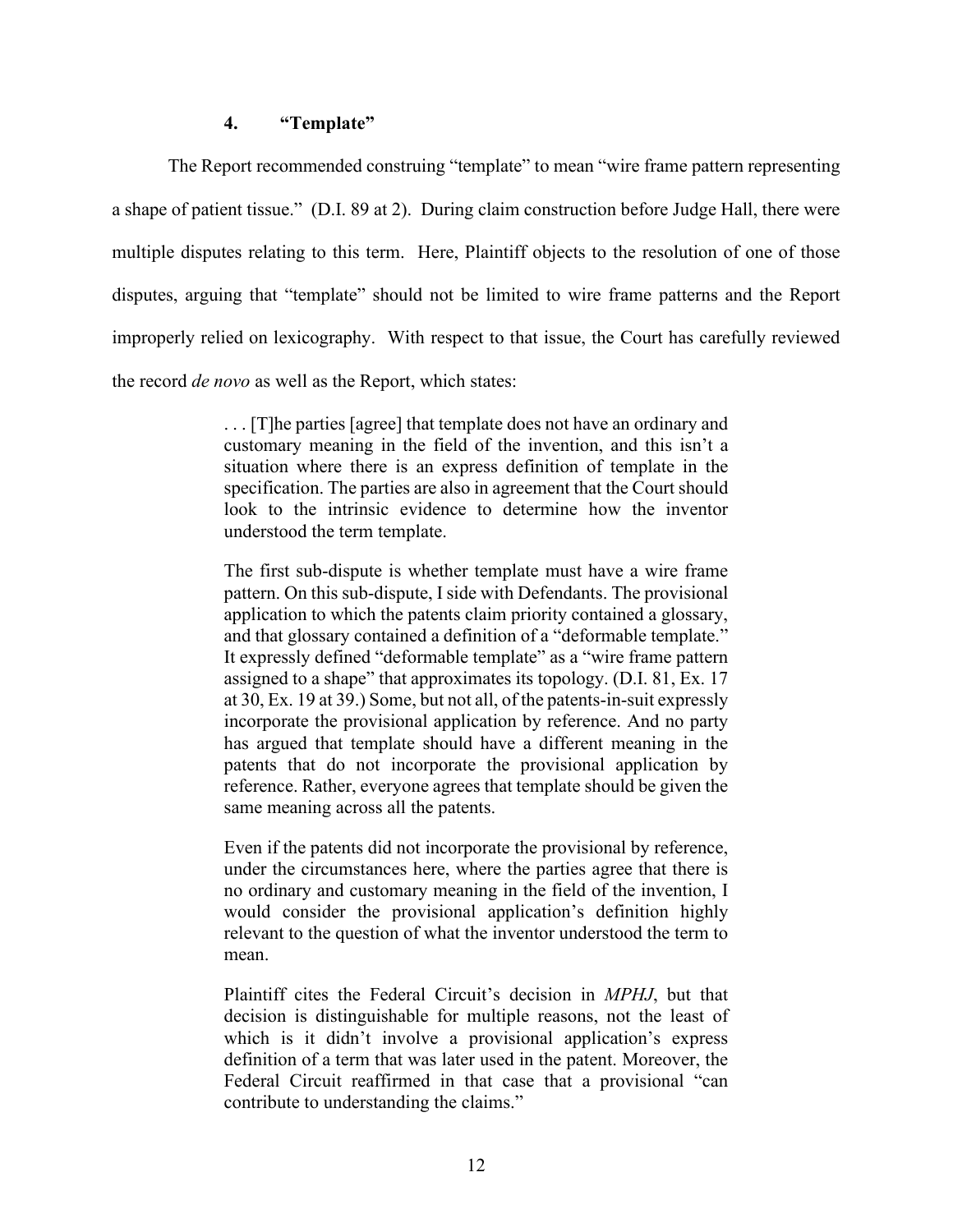Plaintiff also points out that the provisional definition actually refers to a deformable template, but the claims require only a template. I don't think that matters for at least these reasons. One, whether the template is deformable has nothing to do with whether it has a wire frame structure, which is the dispute that I'm resolving. Two, the claims of all the patents except for the '756 patent separately recite that the template is deformed, confirming that in those claims, the template must be deformable. And three, no one is suggesting that the claimed template doesn't have to be deformable.

The understanding of template to refer to a wire frame pattern is consistent with all references to template in the specification and in the prosecution history, including, for example, the inventor declarations at Exhibits 21 and 22 (D.I. 81, Ex. 21 at 7, Ex. 22 at 7) and Figure 21-A of the patents.

Plaintiff argues that a wire frame construction would exclude other embodiments in the specification, but I agree with Defendants that there are no embodiments described in the specification where the template has anything other than a wire frame structure. The portions of the specification cited by Plaintiff at ['557 Patent] 41:60- 67 and 21:61-63 do not, as Plaintiff suggests, indicate that a wire frame structure is optional. Rather, as Defendants point out, the optional aspect is which parts of the wire frame can be used in another step.

Plaintiff also points out that the specification describes that a template can be derived from various sources of data and have various shapes, but I agree with Defendants that Plaintiff's argument conflates two issues: the structure of the template, which I agree has to be a wire frame, with the shape that the template represents, which can include various shapes and be derived from various sources.

To be clear, I understand that it's improper to import limitations into claims from examples or embodiments in the specification. But that is not what I'm doing. Again, the circumstances here are that the parties agree that the word template does not have a customary meaning in the art and can only be understood with reference to intrinsic evidence. The provisional application sets forth the definition of template, and that definition is consistent with every embodiment described in the specification. Under those circumstances, I am not importing a limitation into the term, I'm construing the term in accordance with the intrinsic evidence.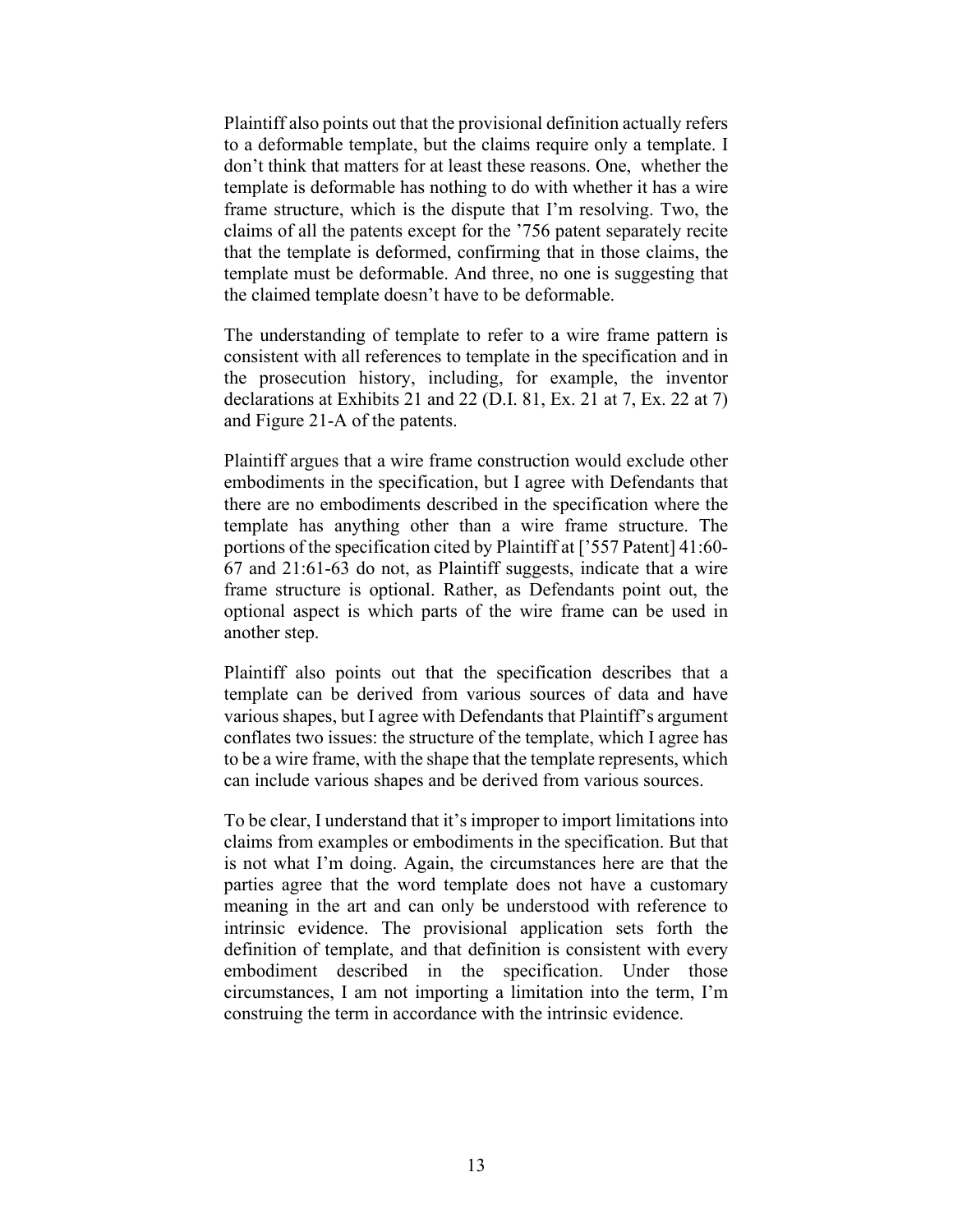The Court finds that the Report's reasoning is sound and supported by the intrinsic evidence. The Court agrees with the Report, and Plaintiff's objection to the construction of "template" is overruled.

# **III. CONCLUSION**

For the foregoing reasons, Plaintiff's objections are OVERRULED and the Report is ADOPTED. An appropriate order will follow.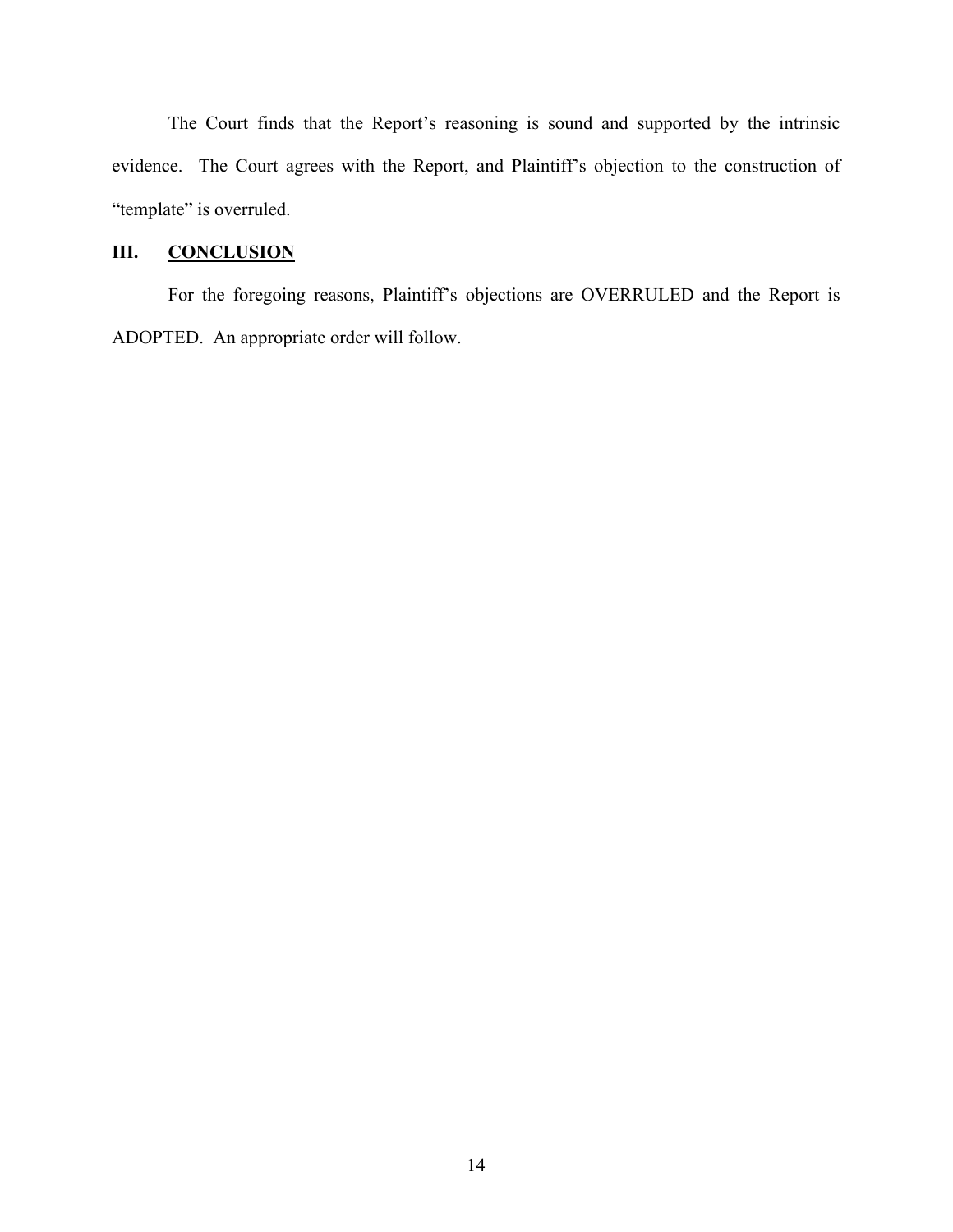## IN THE UNITED STATES DISTRICT COURT FOR THE DISTRICT OF DELAWARE

| OSTEOPLASTICS, LLC, |                              |
|---------------------|------------------------------|
| Plaintiff,          |                              |
| v.                  | C.A. No. $20-405$ (MN) (JLH) |
| CONFORMIS, INC.,    |                              |
| Defendant.          |                              |

## **ORDER**

At Wilmington, this 14th day of February 2022, for the reasons set forth in the Memorandum Opinion issued on this date, IT IS HEREBY ORDERED that:

1. Plaintiff Osteoplastics's Objections to the Report and Recommendation Regarding

Claim Construction (D.I. 92) are OVERRULED.

2. The Report and Recommendation regarding claim construction is ADOPTED. As

such, the Court adopts and construes the agreed upon and disputed claim terms as follows:

## **Agreed Upon Construction:**

1. "Normative shape" means "shape of anatomy that has not been distorted by disease, birth defect, or trauma, which for the purposes of clarification may include shapes of anatomy represented by data such as mirror image data, average data, or standard data" ('557, '206, '756, and '617 Patents).

## **Disputed Terms:**

- 1. "template" means "wire frame pattern representing a shape of patient tissue" ('557, '206, '920, '756, '617, '302, and '191 Patents);
- 2. "superimposing on the computer generated 3-dimensional representation [of the defective portion and the non-defective portion of the tissue] a template" / "superimposing on the image a 3‐dimensional template" / "superimposing a threedimensional template onto the 3-dimensional representation" / "superimposing a template onto the 3-dimensional representation" / "superimposing onto the rendered computer‐generated three-dimensional representation of the target tissue a three-dimensional template" / "superimposing onto the mapped external surface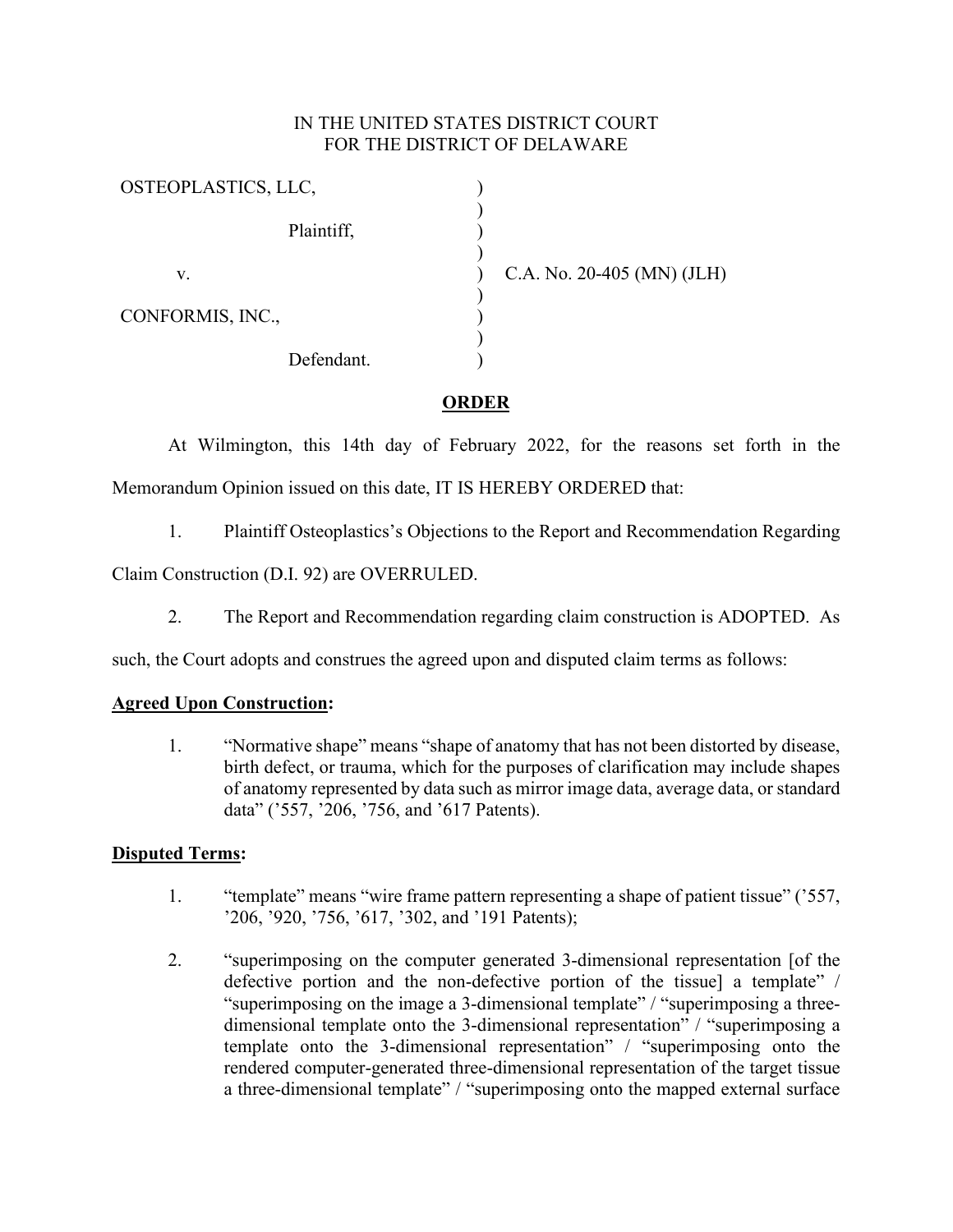a three-dimensional template" means "automatically matching the anatomical landmarks of the template with the same anatomical landmarks on the representation of the target tissue using only a computer algorithm" ('557, '206, '920, '6[1](#page-16-0)7, '302, and '191 Patents);<sup>1</sup>

- 3. "medical device" shall have the parties' agreed upon<sup>[2](#page-16-1)</sup> plain and ordinary meaning of "any health care product that is intended for the diagnosis, prevention, or treatment of disease, birth defect, or trauma, and does not primarily work by effecting a chemical change in the body." ('206, '920, '756, '617, and '302 Patents);
- 4. "anatomical landmarks" means "specific points of reference on the anatomy or images of anatomy" ('920, '302, and '191 Patents);
- 5. "to determine the [three]/[3]-dimensional shape of the medical device" / "to determine the 3-dimensional implant shape" / "determining the [three]/[3] dimensional shape of the medical device" / "determining a 3-dimensional shape of the implant" means "[to determine]/[determining] the three-dimensional shape of [a medical device]/[an implant] as a function of the respective shapes of the defective portion of the patient image and the template" ('557, '206, '920, '617, '302, and '191 Patents);
- 6. "fits the patient's target tissue of interest" shall have its plain and ordinary meaning  $3$ ('756 Patent); and
- 7. "obtaining a computer readable image" / "obtaining computer readable image data" means "to come into possession of [a computer readable image] / [computer readable image data]; get, acquire, or procure [a computer readable image] /

<span id="page-16-0"></span><sup>&</sup>lt;sup>1</sup> For purposes of clarification, this construction does not preclude the manual identification of anatomical landmarks on the representation of target tissue before the superimposing step or manual correction after the superimposing step.

<span id="page-16-1"></span><sup>&</sup>lt;sup>2</sup> In response to the Court's November 9, 2021 Oral Order (D.I. 96), the parties filed a Joint Statement (D.I. 97) regarding their agreement as to the plain and ordinary meaning of the terms "medical device," "fits the patient's target tissue of interest," and "obtaining a computer readable image" / "obtaining computer readable image data". This construction comes from that statement. (*Id*. at 1-2).

<span id="page-16-2"></span><sup>&</sup>lt;sup>3</sup> Pursuant to the parties' November 16, 2021 submission, they agree that this term is clear as written and that no further construction is necessary. (D.I. 97). In her Report and Recommendation, Judge Hall recommended that the Court "leave open the possibility that additional language might be added to the construction before sending the case to the jury – if the additional language is appropriate and helpful – to address Defendants' concern about cutting away tissue." The Court will adopt this recommendation.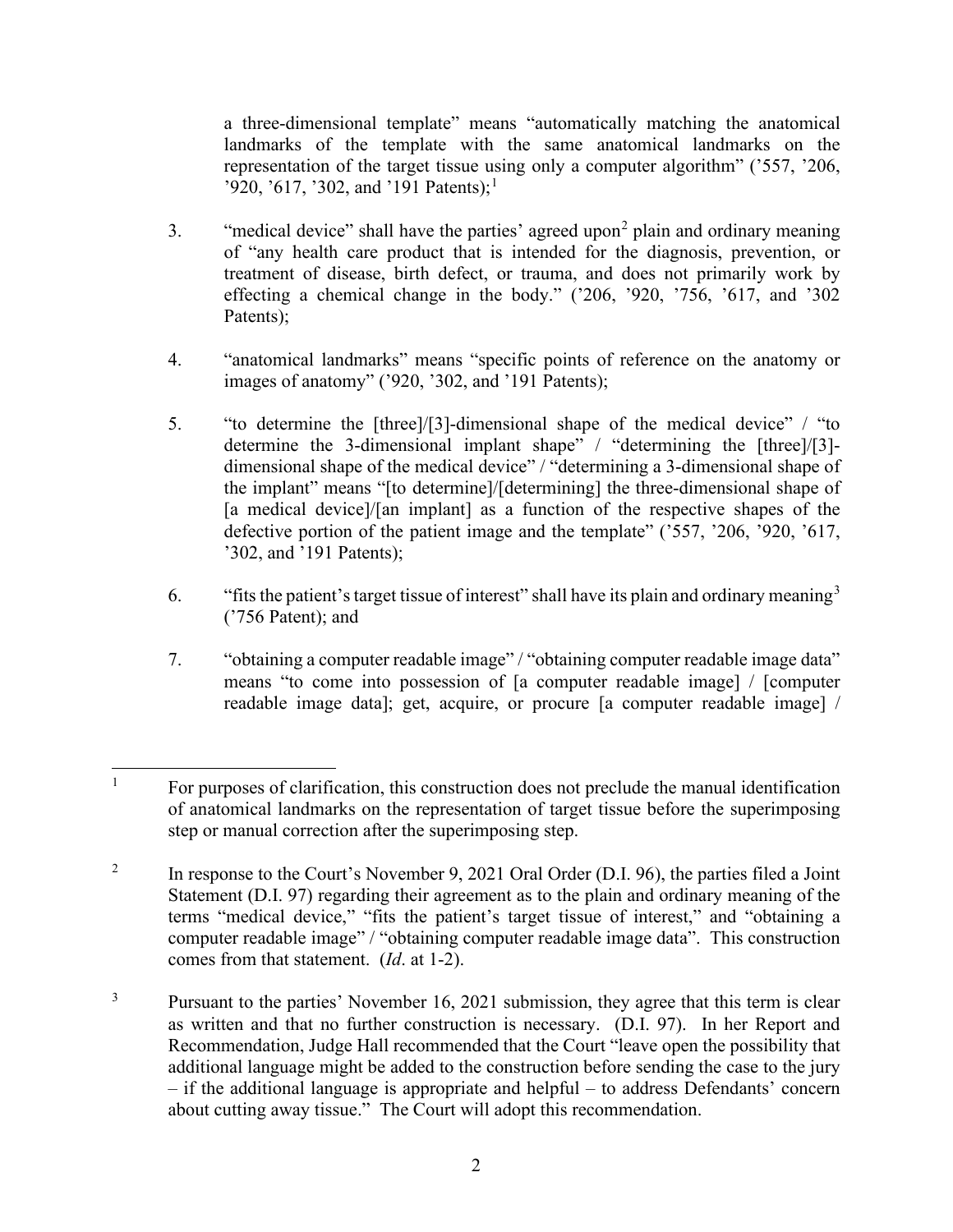[computer readable image data], as through an effort or by a request." ('557, '206, '920, and '191 Patents).

IT IS FURTHER ORDERED that, for the following terms, the Court agrees with the Report and Recommendation that Defendant has not met the burden at this stage to establish indefiniteness and, therefore, Defendant may reraise indefiniteness at the summary judgment stage:

- 1. "deforming the template to match the anatomical landmarks" / "deforming the template to match the anatomical landmarks on the image" / "deforming the threedimensional template to the computer‐generated 3‐dimensional representation" / "deforming the template to the computer‐generated 3‐dimensional representation to create a deformed template" / "deforming the three-dimensional template to match the identified anatomical landmarks" / "deforming the three-dimensional template to match at least a portion of the mapped external surface" ('557, '206, '920, '617, '302, and '191 Patents);
- 2. "matching a computer-rendered three-dimensional template onto a computerrendered three dimensional surface of tissue surrounding the patient's target tissue of interest" ('756 Patent);<sup>[4](#page-17-0)</sup>
- 3. "optimal adjacency" ('920 and '191 Patents);

IT IS FINALLY ORDERED that, for the following two terms and pursuant to the parties'

agreement, Defendant may raise indefiniteness at the summary judgment stage and Plaintiff may

propose constructions in response:

1. "rendering a volumetric image at least a portion of a patient from image data of the patient" ('756 Patent); and

<span id="page-17-0"></span><sup>&</sup>lt;sup>4</sup> If this term is reraised during summary judgment, and the claim is not found to be indefinite, Judge Hall recommends that the Court construe the claim to require that the matching occur with respect to "landmarks" and occur "automatically . . . using only a computer algorithm." Judge Hall also notes that the Court should clarify that the construction does not preclude the manual identification of anatomical landmarks on the representation of tissue before the matching step or manual correction after the matching step. The Court will consider these recommendations when making its determination.